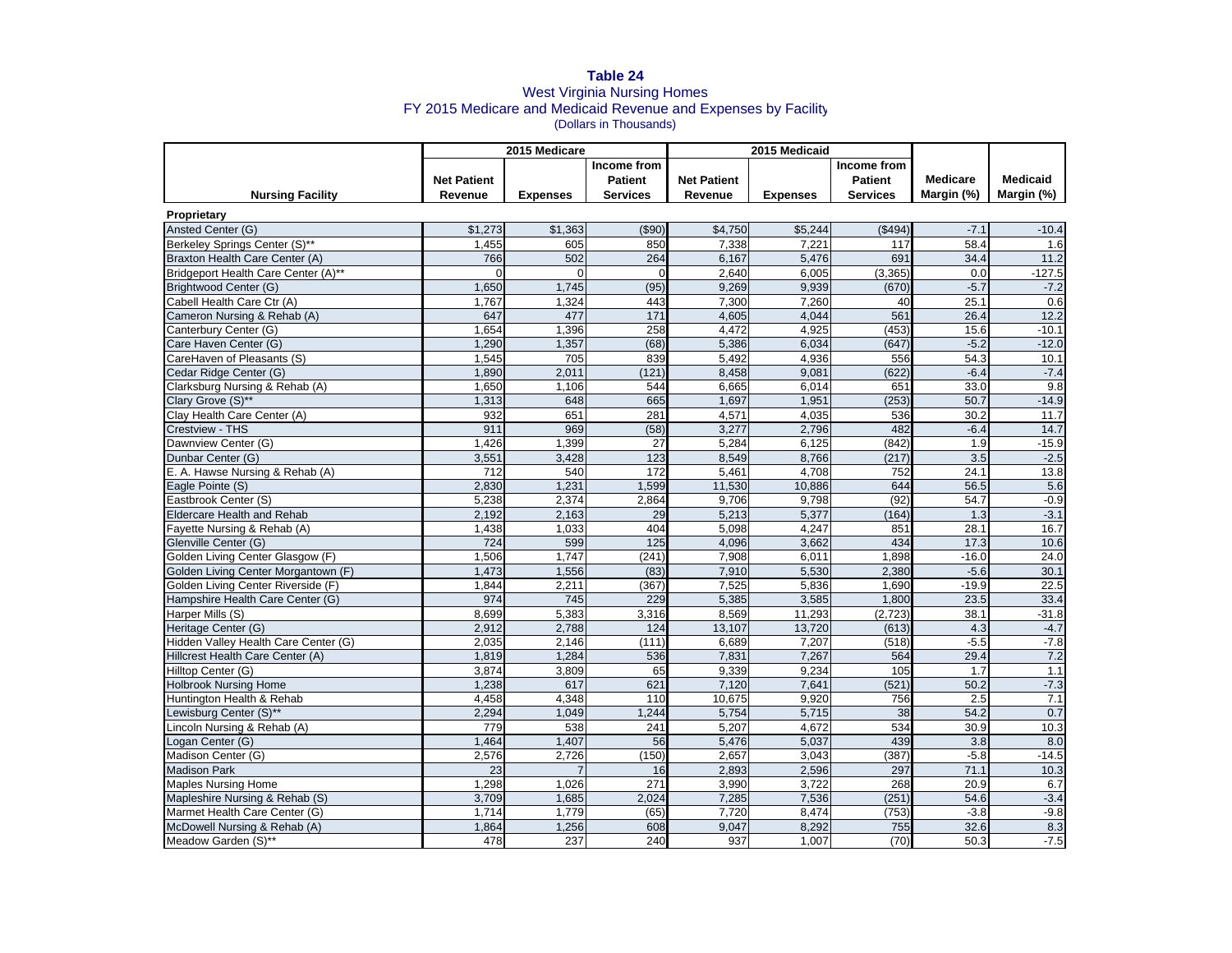## **Table 24** West Virginia Nursing Homes FY 2015 Medicare and Medicaid Revenue and Expenses by Facility (Dollars in Thousands)

|                                       | 2015 Medicare      |                 |                 | 2015 Medicaid      |                 |                 |                 |                  |
|---------------------------------------|--------------------|-----------------|-----------------|--------------------|-----------------|-----------------|-----------------|------------------|
|                                       |                    |                 | Income from     |                    |                 | Income from     |                 |                  |
|                                       | <b>Net Patient</b> |                 | <b>Patient</b>  | <b>Net Patient</b> |                 | <b>Patient</b>  | <b>Medicare</b> | <b>Medicaid</b>  |
| <b>Nursing Facility</b>               | Revenue            | <b>Expenses</b> | <b>Services</b> | Revenue            | <b>Expenses</b> | <b>Services</b> | Margin (%)      | Margin (%)       |
| <b>Meadowbrook Acres</b>              | 948                | 884             | 64              | 3,337              | 3.042           | 295             | 6.8             | 8.8              |
| Meadowview Manor Health Care Center   | 1,043              | 714             | 329             | 3,467              | 2,947           | 520             | 31.5            | 15.0             |
| Mercer Nursing & Rehab (A)            | 770                | 594             | 176             | 5,305              | 4,940           | 365             | 22.9            | 6.9              |
| Miletree Center (G)                   | 927                | 1,018           | (91)            | 5,135              | 5,917           | (781)           | $-9.8$          | $-15.2$          |
| Mound View Health Care                | 1,867              | 786             | 1,080           | 6,990              | 6,651           | 339             | 57.9            | 4.8              |
| Nella's                               | $\Omega$           | $\mathbf 0$     | $\Omega$        | 5,157              | 5,023           | 135             | 0.0             | 2.6              |
| <b>Nella's Nursing Home</b>           | $\Omega$           | $\Omega$        | $\Omega$        | 5,319              | 4.871           | 448             | 0.0             | 8.4              |
| New Martinsville Center (G)           | 1,244              | 1.227           | 16              | 6,587              | 6.065           | 522             | 1.3             | 7.9              |
| Nicholas County Nursing and Rehab     | 959                | 646             | 313             | 6,228              | 5,988           | 240             | 32.6            | 3.9              |
| Oak Ridge Center (Capital Center) (G) | 2,692              | 2.731           | (39)            | 5,051              | 5,279           | (228)           | $-1.4$          | $-4.5$           |
| Ohio Valley Health Care               | 1,473              | 984             | 489             | 3,576              | 3,553           | 22              | 33.2            | 0.6              |
| Parkersburg Center (G)                | 862                | 896             | (34)            | 4,256              | 4,383           | (127)           | $-4.0$          | $-3.0$           |
| Pierpont Center (G)                   | 2,150              | 2,508           | (358)           | 8,507              | 9,739           | (1, 232)        | $-16.6$         | $-14.5$          |
| Pine Lodge Center (G)                 | 2,718              | 2,791           | (73)            | 8,661              | 8,443           | 219             | $-2.7$          | 2.5              |
| Pine View Continuous Care Center      | 1,252              | 750             | 502             | 4,040              | 3,855           | 186             | 40.7            | 4.6              |
| Pineridge Center (S)                  | 819                | 446             | 374             | 1,997              | 1,929           | 68              | 45.6            | $\overline{3.4}$ |
| Piney Valley (S)**                    | 1,144              | 540             | 603             | 2.026              | 2.086           | (60)            | 52.7            | $-3.0$           |
| Pocahontas Center (G)                 | 719                | 733             | (14)            | 4,768              | 6,386           | (1,619)         | $-1.9$          | $-34.0$          |
| Princeton Center (S)**                | 1,626              | 1,330           | 296             | 3,820              | 3,602           | 218             | 18.2            | 5.7              |
| Putnam Center (G)                     | 3,295              | 3,101           | 194             | 8,125              | 8,791           | (666)           | 5.9             | $-8.2$           |
| Raleigh Center (G)                    | 2,195              | 2.265           | (70)            | 5,155              | 5,534           | (378)           | $-3.2$          | $-7.3$           |
| Ravenswood Center (G)                 | 1,273              | 1,243           | 30              | 5,018              | 4,774           | 244             | 2.4             | 4.9              |
| River Oaks (S)**                      | 1,020              | 537             | 483             | 2,804              | 3,078           | (274)           | 47.4            | $-9.8$           |
| Rosewood Center (G)                   | 757                | 794             | (37)            | 5,630              | 6,680           | (1,050)         | $-4.9$          | $-18.7$          |
| Salem Center (G)                      | 1,146              | 1,202           | (56)            | 6,123              | 6,095           | 28              | $-4.9$          | 0.5              |
| Shenandoah Center (G)                 | 2,562              | 2.490           | 71              | 5,236              | 6,709           | (1, 473)        | 2.8             | $-28.1$          |
| Sistersville Center (G)               | 711                | 780             | (69)            | 3,758              | 4.624           | (866)           | $-9.7$          | $-23.1$          |
| Springfield Center (S)                | 1,784              | 968             | 816             | 4,608              | 4,845           | (238)           | 45.8            | $-5.2$           |
| <b>Stone Pear Pavilion</b>            | 2,760              | 1.892           | 868             | 3,437              | 3,604           | (167)           | 31.4            | $-4.9$           |
| Summers Nursing & Rehab (A)           | 1,896              | 1,319           | 577             | 8,780              | 7,940           | 839             | 30.4            | 9.6              |
| Teays Valley Center (G)               | 3,459              | 3,126           | 332             | 8,885              | 8.841           | 44              | 9.6             | 0.5              |
| Trinity Health Care Services Logan    | 1,298              | 1,419           | (120)           | 8,495              | 9,016           | (521)           | $-9.3$          | $-6.1$           |
| <b>Trinity Health Services Mingo</b>  | 970                | 1,191           | (221)           | 6,838              | 7,263           | (425)           | $-22.8$         | $-6.2$           |
| Tygart Center (G)                     | 1,705              | 1,859           | (154)           | 8,599              | 8,737           | (138)           | $-9.0$          | $-1.6$           |
| Valley Center (G)                     | 3,391              | 3,279           | 112             | 9,034              | 8,808           | 226             | 3.3             | 2.5              |
| Wayne Nursing & Rehab (A)             | 978                | 655             | 323             | 5,115              | 4,365           | 750             | 33.0            | 14.7             |
| Webster Nursing & Rehab (A)           | 796                | 580             | 216             | 5,373              | 4,733           | 640             | 27.2            | 11.9             |
| <b>Weirton Geriatric Center</b>       | 1.663              | 672             | 991             | 10.732             | 10.257          | 475             | 59.6            | 4.4              |
| Wellsburg Center (S)**                | 1,096              | 377             | 719             | 4,629              | 4,276           | 354             | 65.6            | 7.6              |
| White Sulphur Springs Center (G)      | 2,272              | 2,141           | 131             | 5,153              | 4,643           | 510             | 5.8             | 9.9              |
| <b>Willow Tree Manor</b>              | 1,046              | 1,578           | (532)           | 7,931              | 7,744           | 187             | $-50.8$         | $\overline{2.4}$ |
| Willows Center (G)                    | 2,023              | 2,150           | (126)           | 7,591              | 7,481           | 110             | $-6.2$          | 1.5              |
| Worthington Nursing and Rehab         | 2,715              | 2,302           | 414             | 5,888              | 6,068           | (180)           | 15.2            | $-3.1$           |
| Wyoming Nursing & Rehab (A)           | 1,052              | 818             | 234             | 4,910              | 4,814           | 96              | 22.3            | 2.0              |
| <b>Total Proprietary (88)</b>         | \$150,960          | \$124,284       | \$26,676        | \$532,124          | \$530,285       | \$1,839         | 17.7            | 0.3              |